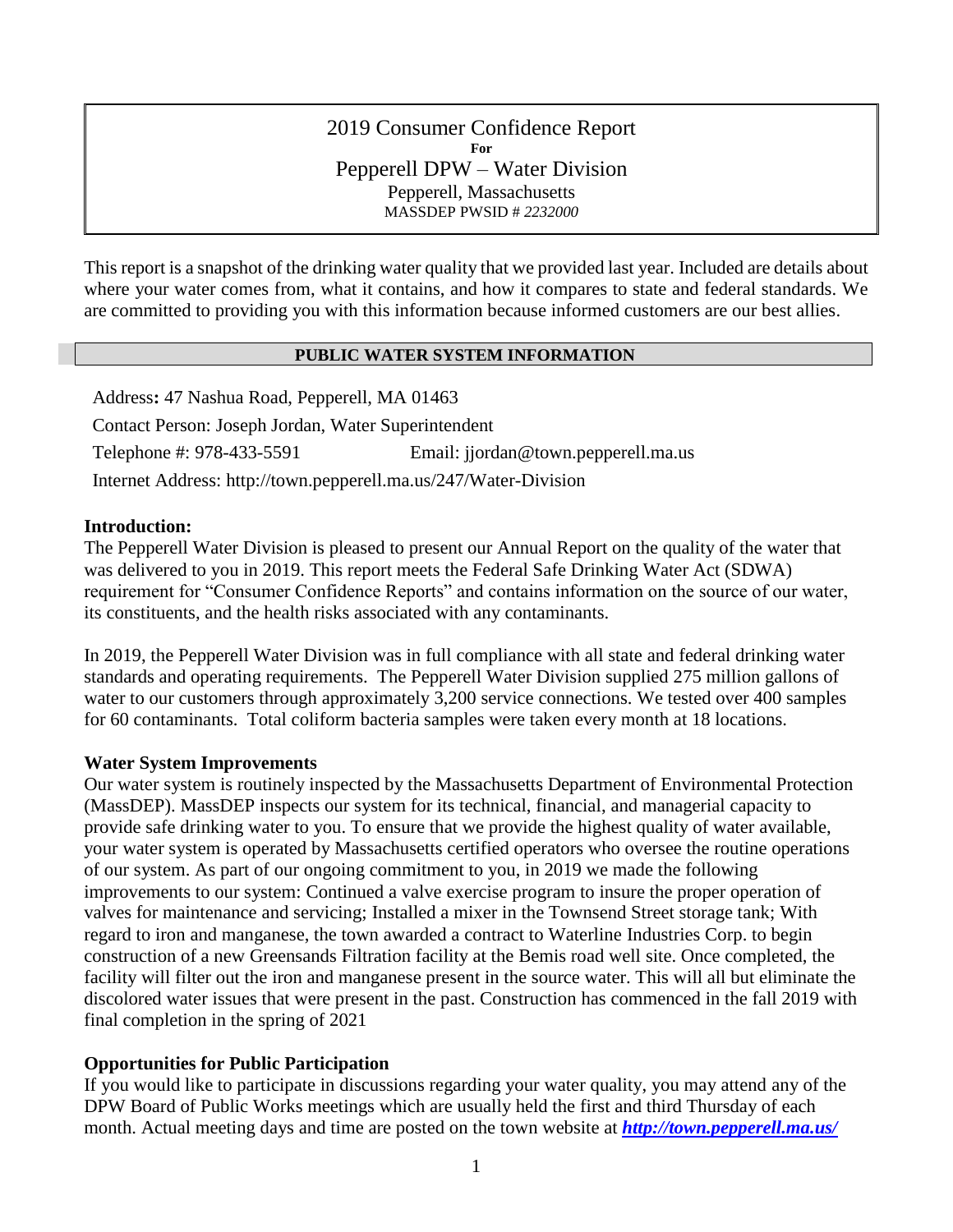You may also contact the Water Division with any questions you may have at 978-433-5591 or by email at *[water@town.pepperell.ma.us](mailto:water@town.pepperell.ma.us)*

### **YOUR DRINKING WATER SOURCE**

## **Where Does My Drinking Water Come From?**

Your water sources consist of five gravel packed wells at an average depth of sixty (60) feet. The wells are all owned and operated by the town are separated from each other at the following locations; the Bemis road Wells (2) are located at the end of Bemis road, The Jersey street Wells (2) are located off Jersey street, and the Nashua road Well (1) is located on Emerson road. As described previously, the Bemis Well #1 is currently off-line.

Your water is provided by the following sources listed below:

| Source Name           | MassDEP Source ID# | Source Type  | <b>Location of Source</b> |
|-----------------------|--------------------|--------------|---------------------------|
| Bemis Road Well #1    | 2232000-01G        | Groundwater  | End of Bemis Road         |
| Bemis Road Well #2    | 2232000-04G        | Groundwater  | End of Bemis Road         |
| Jersey Street Well #1 | 2232000-02G        | Groundwater  | <b>Off Jersey Street</b>  |
| Jersey Street Well #2 | 2232000-03G        | Groundwater  | <b>Off Jersey Street</b>  |
| Nashua Road Well #1   | 2232000-05G        | Ground Water | <b>Off Emerson Ave</b>    |

## **Is My Water Treated?**

The water system staff makes every effort to provide you with safe and clean drinking water. To improve the quality of the water delivered to you, we treat it to remove several contaminants. The water pumped from the two Bemis Road Wells is first treated by the addition of potassium hydroxide. This raises the pH making the water less corrosive thereby assisting in the control of lead and copper residuals. Polyphosphate is added to sequester iron and manganese and also assist in the control of lead and copper concentrations. Bemis Road finished water is then treated with sodium hypochlorite for disinfection against bacteria. The water pumped from the Nashua Road Well and the two Jersey Street Wells is directed through a staggered tray aeration tower to reduce carbon dioxide levels which aids in corrosion control, then potassium hydroxide is added as needed to further adjust pH. The finished water is then treated with sodium hypochlorite to disinfect. Combined these wells are limited by MassDEP to pump no more than 1.3 million gallons per day. Finished water pumped into the distribution system is sent to one of three tanks. Pepperell Water has a storage capacity of 3 million gallons. Two booster pump stations send water from the Heald and Mason Street storage tanks to the Townsend Street storage tank. Townsend Street storage tank maintains the pressure we need to supply water to the town's higher elevations, and also provides ample storage for fire protection.

- We add sodium hypochlorite to protect you against microbial contaminants.
- We chemically treat the water with potassium hydroxide to increase pH.
- We aerate the water to remove carbon dioxide and increase pH.
- We add polyphosphate to sequester iron and manganese and control lead and copper levels.

The water quality of our system is constantly monitored by us and the MassDEP to determine the effectiveness of existing water treatment and to determine if any additional treatment is required

Prior water quality test results show that the water needs to be treated to continue to meet these goals. To improve the quality of the water, our system is working on the installation of treatment to reduce or remove iron and manganese at the Bemis Road well site. The new treatment system will treat all the flow from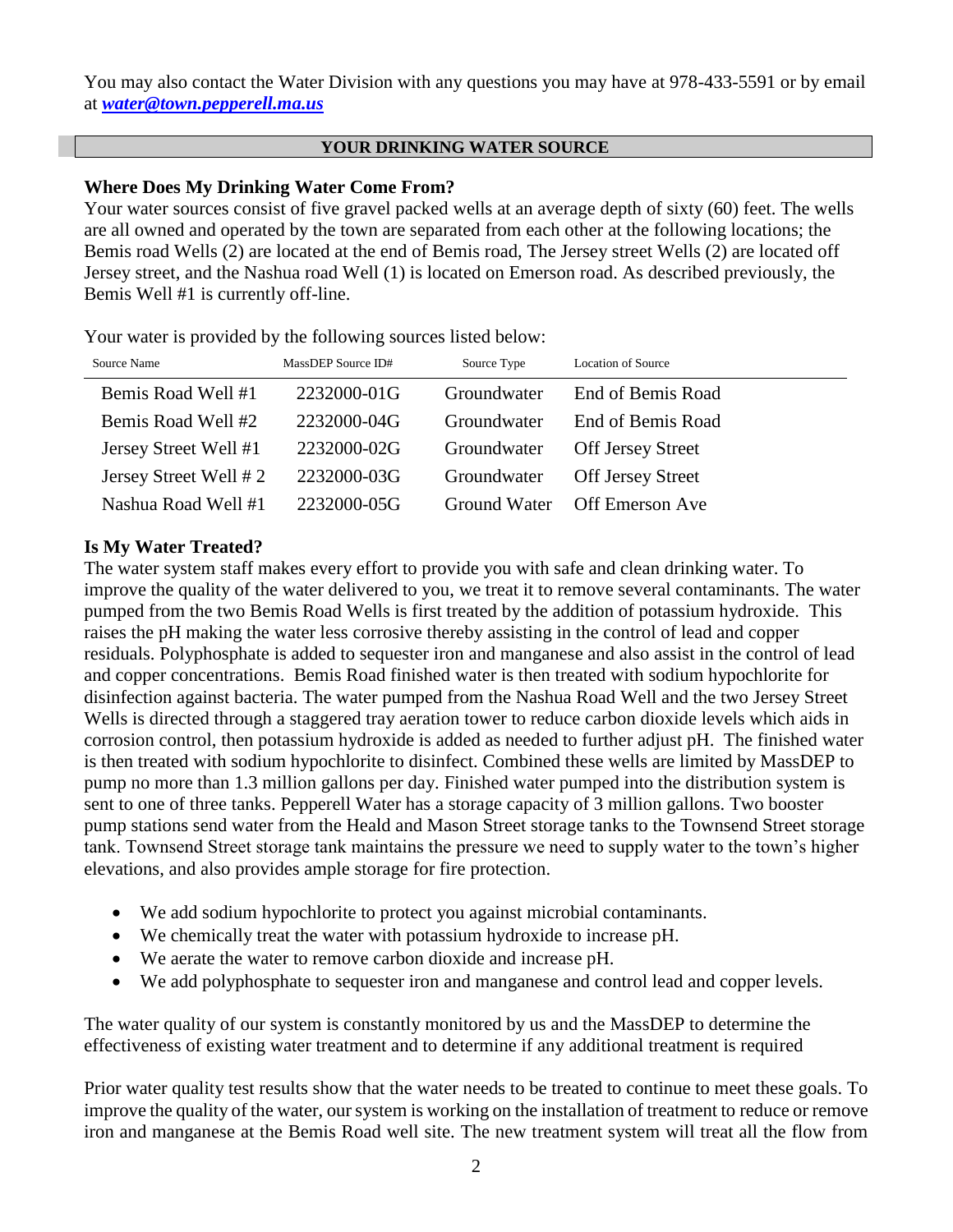both, the Bemis #1 and #2 wells. We expect this treatment to be on-line and operational by the May of 2021.

## **How Are These Sources Protected?**

MassDEP has prepared a Source Water Assessment and Protection (SWAP) Report for the sources serving this water system. The SWAP Report assesses the susceptibility of public water supplies.

Our SWAP Report notes the key issue of developing a wellhead protection plan. The Town of Pepperell has completed its Wellhead Protection Strategy Report. This report addresses strategies for protection to our water supplies. We have installed security fencing at all our facilities and will soon be completing the installation of security devices.We continue to monitor for illegal dumping and trespassing.

## **What is My System's Ranking?**

A susceptibility ranking of moderate was assigned to this system using the information collected during the assessment by MassDEP.

## **Where Can I See The SWAP Report?**

The complete SWAP report is available at the Water Division Office on Chestnut Street or the Town Engineer's Office located at the Town Hall. Contact either the Water Department at (978) 433-5591 or Ken Kalinowski at (978) 433-9859 to make arrangements to view the report. The complete SWAP report is also available online at [www.mass.gov/eea/docs/dep/water/drinking/swap/cero/2232000.pdf.](http://www.mass.gov/eea/docs/dep/water/drinking/swap/cero/2232000.pdf)

## **What Are the Key Issues For Our Water Supply?**

In the Pepperell water supply protection area, the SWAP Report notes the key issues:

- 1) Inappropriate activities in Zone I
- 2) Residential land uses
- 3) Transportation Corridor
- 4) Agricultural activities
- 5) Comprehensive wellhead protection planning

The report commends our water system on:

- Acquiring 19.93 acres to protect the Bemis Road Well.
- Erecting a fence around the Bemis Road Well.
- Working with Town departments to review proposed development in the Zone II areas.

# **What Can Be Done To Improve Protection?**

The SWAP report recommends:

- Continuing to inspect the Zone I regularly, and when feasible, remove any non-water supply activities
- Educate residents on ways they can help you to protect drinking water sources.
- Work with emergency response teams to ensure that they are aware of the storm water drainage in your Zone II and to cooperate on responding to spills or accidents.
- Work with horse owners in your protection areas to make them aware of your water supply and to encourage the use of a NRCS farm plan to protect water supplies.
- Develop and implement a Wellhead Protection Plan.

Residents can help protect sources by:

- Practicing good septic system maintenance
- Supporting water supply protection initiatives at the next town meeting
- Taking hazardous household chemicals to hazardous materials collection days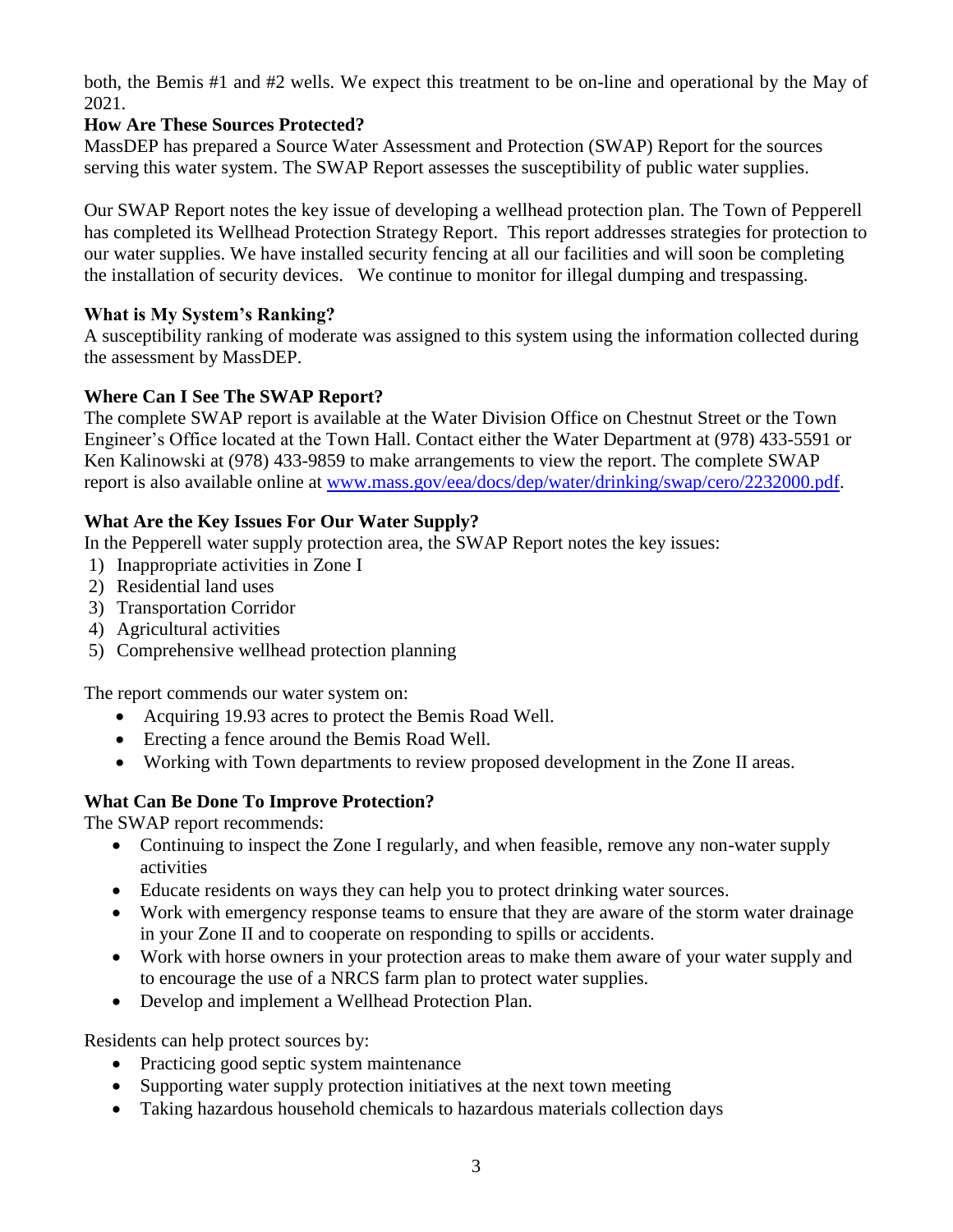- Contacting the water department or Board of Health to volunteer for monitoring or education outreach to schools
- Limiting pesticide and fertilizer use, etc.

# **SUBSTANCES FOUND IN TAP WATER**

Sources of drinking water (both tap water and bottled water) include rivers, lakes, streams, ponds, reservoirs, springs, and wells. As water travels over the surface of the land or through the ground, it dissolves naturally-occurring minerals, and in some cases, radioactive material, and can pick up substances resulting from the presence of animals or from human activity.

Contaminants that may be present in source water include:

**Microbial contaminants** -such as viruses and bacteria, which may come from sewage treatment plants, septic systems, agricultural livestock operations, and wildlife.

**Inorganic contaminants** -such as salts and metals, which can be naturally-occurring or result from urban stormwater runoff, industrial, or domestic wastewater discharges, oil and gas production, mining, and farming.

**Pesticides and herbicides** -which may come from a variety of sources such as agriculture, urban stormwater runoff, and residential uses.

**Organic chemical contaminants** -including synthetic and volatile organic chemicals, which are byproducts of industrial processes and petroleum production, and can also come from gas stations, urban stormwater runoff, and septic systems.

**Radioactive contaminants** -which can be naturally occurring or be the result of oil and gas production and mining activities.

In order to ensure that tap water is safe to drink, the Department of Environmental Protection (MassDEP) and U.S. Environmental Protection Agency (EPA) prescribe regulations that limit the amount of certain contaminants in water provided by public water systems. The Food and Drug Administration (FDA) and Massachusetts Department of Public Health (DPH) regulations establish limits for contaminants in bottled water that must provide the same protection for public health.

All drinking water, including bottled water, may reasonably be expected to contain at least small amounts of some contaminants. The presence of contaminants does not necessarily indicate that water poses a health risk. More information about contaminants and potential health effects can be obtained by calling the EPA's Safe Drinking Water Hotline (800-426-4791).

Some people may be more vulnerable to contaminants in drinking water than the general population. Immuno-compromised persons such as persons with cancer undergoing chemotherapy, persons who have undergone organ transplants, people with HIV/AIDS or other immune system disorders, some elderly, and some infants can be particularly at risk from infections. These people should seek advice about drinking water from their health care providers. EPA/Centers for Disease Control and Prevention (CDC) guidelines on lowering the risk of infection by cryptosporidium and other microbial contaminants are available from the Safe Drinking Water Hotline (800-426-4791).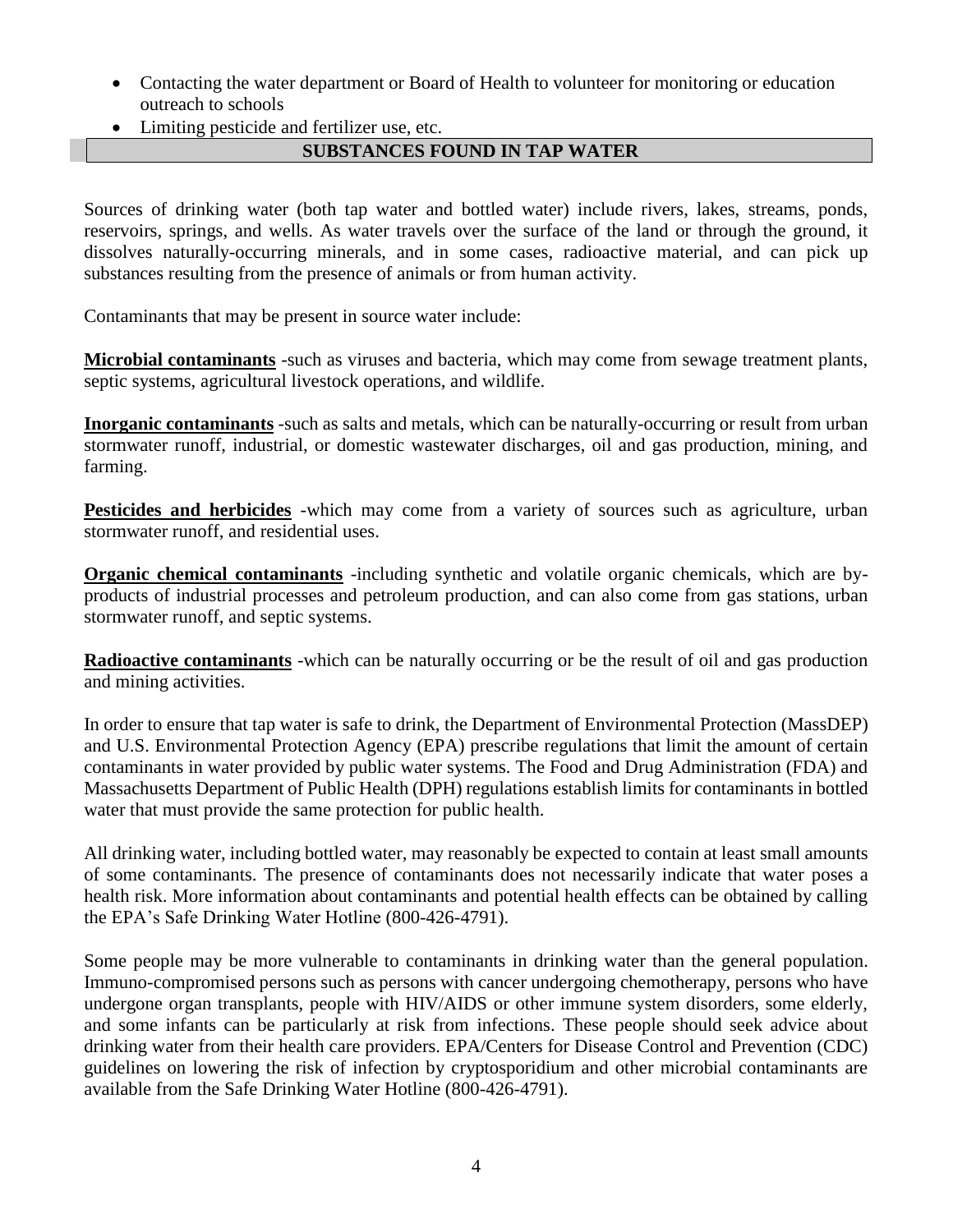If present, elevated levels of lead can cause serious health problems, especially for pregnant women and young children. Lead in drinking water is primarily from materials and components associated with service lines and home plumbing. The Pepperell DPW – Water Division is responsible for providing high quality drinking water, but cannot control the variety of materials used in plumbing components. When your water has been sitting for several hours, you can minimize the potential for lead exposure by flushing your tap for 30 seconds to 2 minutes before using water for drinking or cooking. If you are concerned about lead in your water, you may wish to have your water tested. Information on lead in drinking water, testing methods, and steps you can take to minimize exposure is available from the Safe Drinking Water Hotline or at [http://www.epa.gov/safewater/lead.](http://www.epa.gov/safewater/lead)

## **IMPORTANT DEFINITIONS**

**Maximum Contaminant Level (MCL)** – The highest level of a contaminant that is allowed in drinking water. MCLs are set as close to the MCLGs as feasible using the best available treatment technology.

**Maximum Contaminant Level Goal (MCLG)** –The level of a contaminant in drinking water below which there is no known or expected risk to health. MCLGs allow for a margin of safety.

Action Level (AL) – The concentration of a contaminant which, if exceeded, triggers treatment or other requirements that a water system must follow.

**90th Percentile** – Out of every 10 homes sampled, 9 were at or below this level.

**Secondary Maximum Contaminant Level (SMCL)** – These standards are developed to protect the aesthetic qualities of drinking water and are not health based.

## **Unregulated Contaminants**

Unregulated contaminants are those for which EPA has not established drinking water standards. The purpose of unregulated monitoring is to assist EPA in determining their occurrence in drinking water and whether future regulation is warranted.

**Massachusetts Office of Research and Standards Guideline (ORSG)** – This is the concentration of a chemical in drinking water, at or below which, adverse health effects are unlikely to occur after chronic (lifetime) exposure. If exceeded, it serves as an indicator of the potential need for further action.

**Treatment Technique (TT)** – A required process intended to reduce the level of a contaminant in drinking water.

**Running Annual Average (RAA)** – The average of four consecutive quarter of data.

**Maximum Residual Disinfectant Level (MRDL) --** The highest level of a disinfectant (chlorine, chloramines, chlorine dioxide) allowed in drinking water. There is convincing evidence that addition of a disinfectant is necessary for control of microbial contaminants.

**Maximum Residual Disinfectant Level Goal (MRDLG)** -- The level of a drinking water disinfectant (chlorine, chloramines, chlorine dioxide) below which there is no known expected risk to health. MRDLG's do not reflect the benefits of the use of disinfectants to control microbial contaminants.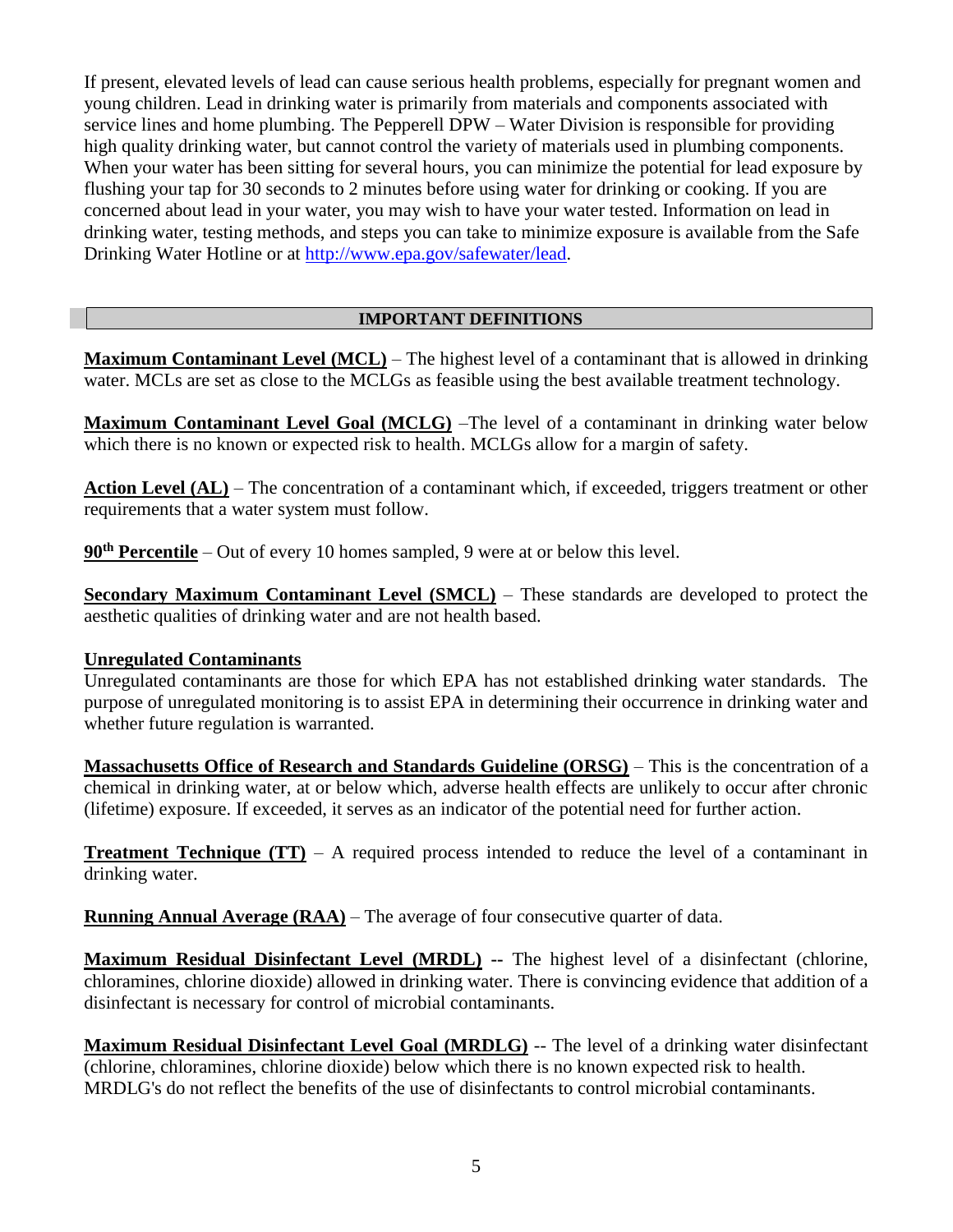- ppm = parts per million, or milligrams per liter  $(mg/l)$
- ppb = parts per billion, or micrograms per liter  $\left(\frac{ug}{l}\right)$
- ppt  $=$  parts per trillion, or nanograms per liter
- $pCi/1 = picocuries per liter (a measure of radioactivity)$
- NTU = Nephelometric Turbidity Units
- $ND = Not$  Detected
- $N/A$  = Not Applicable

mrem/year = millimrems per year (a measure of radiation absorbed by the body)

## **WATER QUALITY TESTING RESULTS**

### **What Does This Data Represent?**

The water quality information presented in the table is from the most recent round of testing done in accordance with the regulations. All data shown was collected during the last calendar year unless otherwise noted in the table.

MassDEP has reduced the monitoring requirements for Total Trihalomethanes (TTHMs) and Haloacetic Acids HAA5 because the source is not at risk of contamination. The last sample collected for these contaminants was taken on August 7, 2017 and was found to meet all applicable US EPA and MassDEP standards.

|                 | Date(s)<br>Collected | 90 <sup>TH</sup><br>percentile | Action<br>Level | <b>MCLG</b> | $#$ of sites<br>sampled | # of sites above<br><b>Action Level</b> | Possible Source of Contamination                                                                                |
|-----------------|----------------------|--------------------------------|-----------------|-------------|-------------------------|-----------------------------------------|-----------------------------------------------------------------------------------------------------------------|
| Lead<br>(ppb)   | $8/14 - 19$<br>2019  |                                | 15              |             | 20                      | $\mathbf{0}$                            | Corrosion of household<br>plumbing systems; Erosion of<br>natural deposits                                      |
| Copper<br>(ppm) | $8/14 - 19$<br>2019  | 0.27                           | 1.3             | 1.3         | 20                      |                                         | Corrosion of household<br>plumbing systems; Erosion of<br>natural deposits; Leaching from<br>wood preservatives |

| <b>Regulated Contaminant</b>  | Date(s)<br>Collected | <b>Highest Result or</b><br><b>Highest Running</b><br>Average Detected | Range<br>Detected | <b>MCL</b><br><b>or</b><br><b>MRDL</b> | MCLG or<br><b>MRDLG</b> | Violation<br>(Y/N) | Possible Source(s) of<br>Contamination                                                                          |  |  |
|-------------------------------|----------------------|------------------------------------------------------------------------|-------------------|----------------------------------------|-------------------------|--------------------|-----------------------------------------------------------------------------------------------------------------|--|--|
| <b>Inorganic Contaminants</b> |                      |                                                                        |                   |                                        |                         |                    |                                                                                                                 |  |  |
| Arsenic (ppb)                 | 4/8/2015             | $\overline{c}$                                                         | $0 - 2$           | 10                                     | N/A                     | N                  | Erosion of natural deposits;<br>runoff from orchards; runoff<br>from glass and electronics<br>production wastes |  |  |
| Barium (ppm)                  | 4/10/2018            | 0.01                                                                   | $0.006 -$<br>0.01 | $\overline{2}$                         | $\overline{c}$          | N                  | Discharge of drilling<br>wastes; discharge from<br>metal refineries; erosion of<br>natural deposits             |  |  |
| Nitrate (ppm)                 | 5/16/2019            | 2.1                                                                    | $0.09 -$<br>2.1   | 10                                     | 10                      | N                  | Runoff from fertilizer use:<br>leaching from septic tanks;<br>sewage; erosion of natural<br>deposits            |  |  |
| Perchlorate (ppb)             | 8/5/2019             | 0.5                                                                    | $0.14 -$<br>0.5   | $\overline{c}$                         | N/A                     | $\mathbf N$        | Rocket propellants,<br>fireworks, munitions, flares,<br>blasting agents                                         |  |  |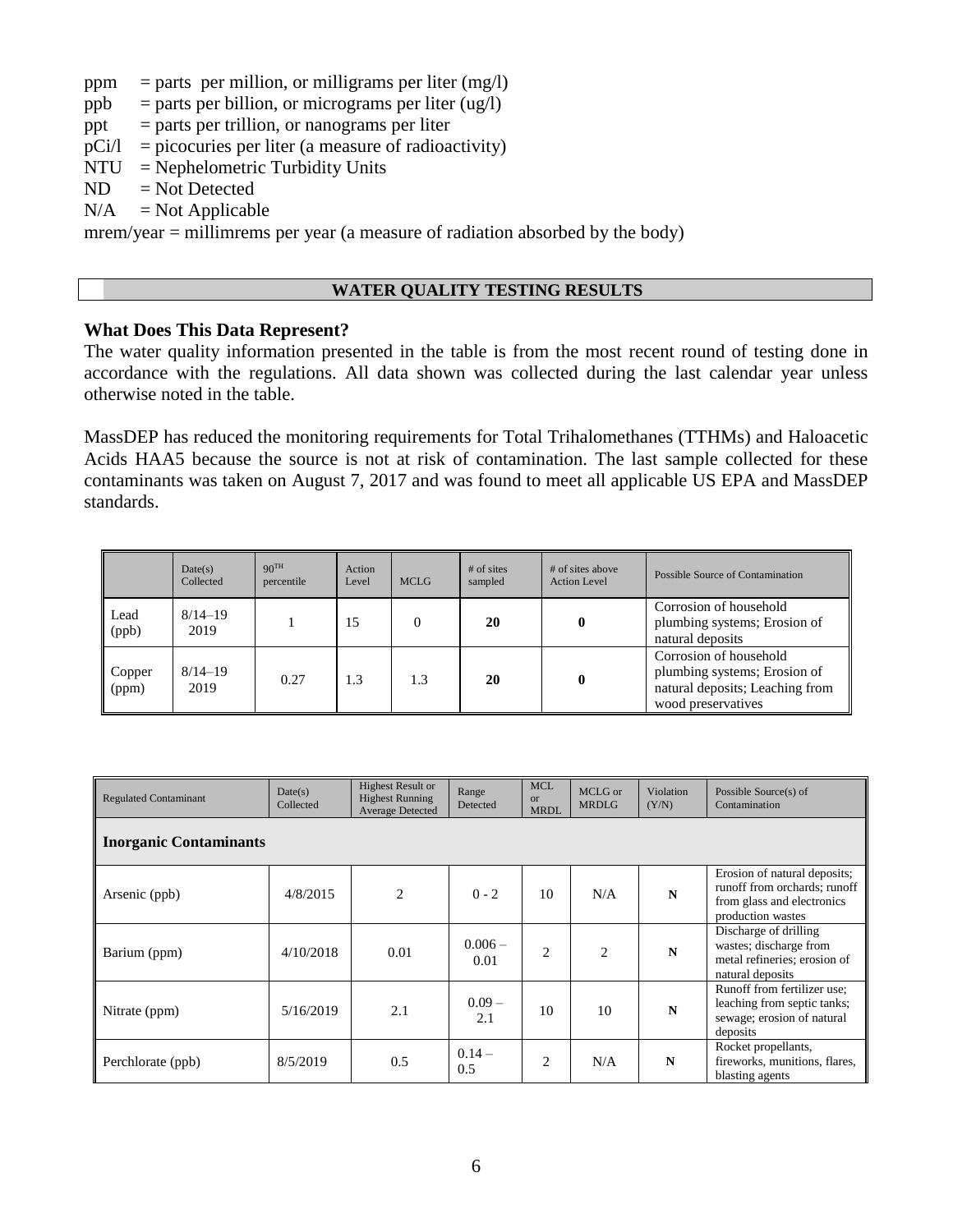| <b>Radioactive Contaminants</b>                   |                                                                                                                  |          |           |    |                          |   |                                             |  |
|---------------------------------------------------|------------------------------------------------------------------------------------------------------------------|----------|-----------|----|--------------------------|---|---------------------------------------------|--|
| Gross Alpha $(pCi/l)$<br>(minus uranium)          | 4/3/2017                                                                                                         | 1.3      | 1.3       | 15 | $\Omega$                 | N | Erosion of natural deposits                 |  |
|                                                   | The MCL for beta particles is 4 mrem/year. EPA considers 50 pCi/L to be the level of concern for beta particles. |          |           |    |                          |   |                                             |  |
| Radium 226 & 228 (pCi/L)<br>(combined values)     | 5/11/2016                                                                                                        | 0.9      | 0.9       | 5  | $\Omega$                 | N | Erosion of natural deposits                 |  |
| <b>Disinfectants and Disinfection By-Products</b> |                                                                                                                  |          |           |    |                          |   |                                             |  |
| <b>Total Trihalomethanes</b><br>$(TTHMs)$ (ppb)   | 8/6/2019                                                                                                         | 26       | 26        | 80 | N/A                      | N | Byproduct of drinking water<br>chlorination |  |
| Haloacetic Acids (HAA5)<br>(ppb)                  | Quarterly<br>in $(2019)$                                                                                         | $\Omega$ | $\Omega$  | 60 | N/A                      | N | Byproduct of drinking water<br>disinfection |  |
| Chlorine (ppm)<br>(free, total or combined)       | Monthly in<br>2019)                                                                                              | 0.28     | $0 - 1.2$ | 4  | $\overline{\mathcal{A}}$ | N | Water additive used to<br>control microbes  |  |

## **Unregulated and Secondary Contaminants**

Unregulated contaminants are those for which there are no established drinking water standards. The purpose of unregulated contaminant monitoring is to assist regulatory agencies in determining their occurrence in drinking water and whether future regulation is warranted.

| <b>Unregulated Contaminants</b>                             | Date(s)<br>Collected | Result or<br>Range<br>Detected | Average<br>Detected | SMCL. | ORSG | Possible Source                                                                                                                                                                                                                                                                            |
|-------------------------------------------------------------|----------------------|--------------------------------|---------------------|-------|------|--------------------------------------------------------------------------------------------------------------------------------------------------------------------------------------------------------------------------------------------------------------------------------------------|
| <b>Bromodichloromethane</b>                                 | 5/6/2019             | 2.5                            |                     |       | N/A  | Trihalomethane; by-product of drinking<br>water chlorination                                                                                                                                                                                                                               |
| Chlrodibromomethane                                         | 5/6/2019             | $0.55 - 6.12$                  | 3.34                | N/A   | N/A  | Trihalomethane; by-product of drinking<br>water chlorination                                                                                                                                                                                                                               |
| <b>Bromoform</b>                                            | 5/6/2019             | 0.7                            |                     |       | N/A  | Trihalomethane; by-product of drinking<br>water chlorination                                                                                                                                                                                                                               |
| Chloroform (ppb)                                            | 5/6/2019             | $1.0 - 1.2$                    | 1.1                 | N/A   | 70   |                                                                                                                                                                                                                                                                                            |
| Nickel (ppb)                                                | 4/10/2018            | 0.003                          |                     | N/A   | 100  |                                                                                                                                                                                                                                                                                            |
| Manganese* (ppb)                                            | Monthly              | $0 - 1020$                     | 330                 | N/A   | 300  | Erosion of natural deposits                                                                                                                                                                                                                                                                |
| and a one-day and 10-day HA of 1000 ppb for acute exposure. |                      |                                |                     |       |      | * US EPA has established a lifetime health advisory (HA) value of 300 ppb for manganese to protect against concerns of potential neurological effects,                                                                                                                                     |
| Perfluorooctanesulfoic Acid*<br>(PFOS) (ppt)                |                      |                                |                     |       |      | Surfactant or emulsifier; used in fire-<br>fighting foam, circuit board etching<br>acids, alkaline cleaners, floor polish, and<br>as a pesticide active ingredient for insect<br>bait traps; U.S. manufacture of PFOS<br>phased out in 2002; however, PFOS still<br>generated incidentally |
| Perfluorooctanoic Acid*<br>(PFOA) (ppt)                     |                      | $4 - 7$                        | 3.5                 |       | 70   | Perfluorinated aliphatic carboxylic acid;<br>used for its emulsifier and surfactant<br>properties in or as fluoropolymers (such<br>as Teflon), fire-fighting foams, cleaners,<br>cosmetics, greases and lubricants, paints,<br>polishes, adhesives and photographic<br>films               |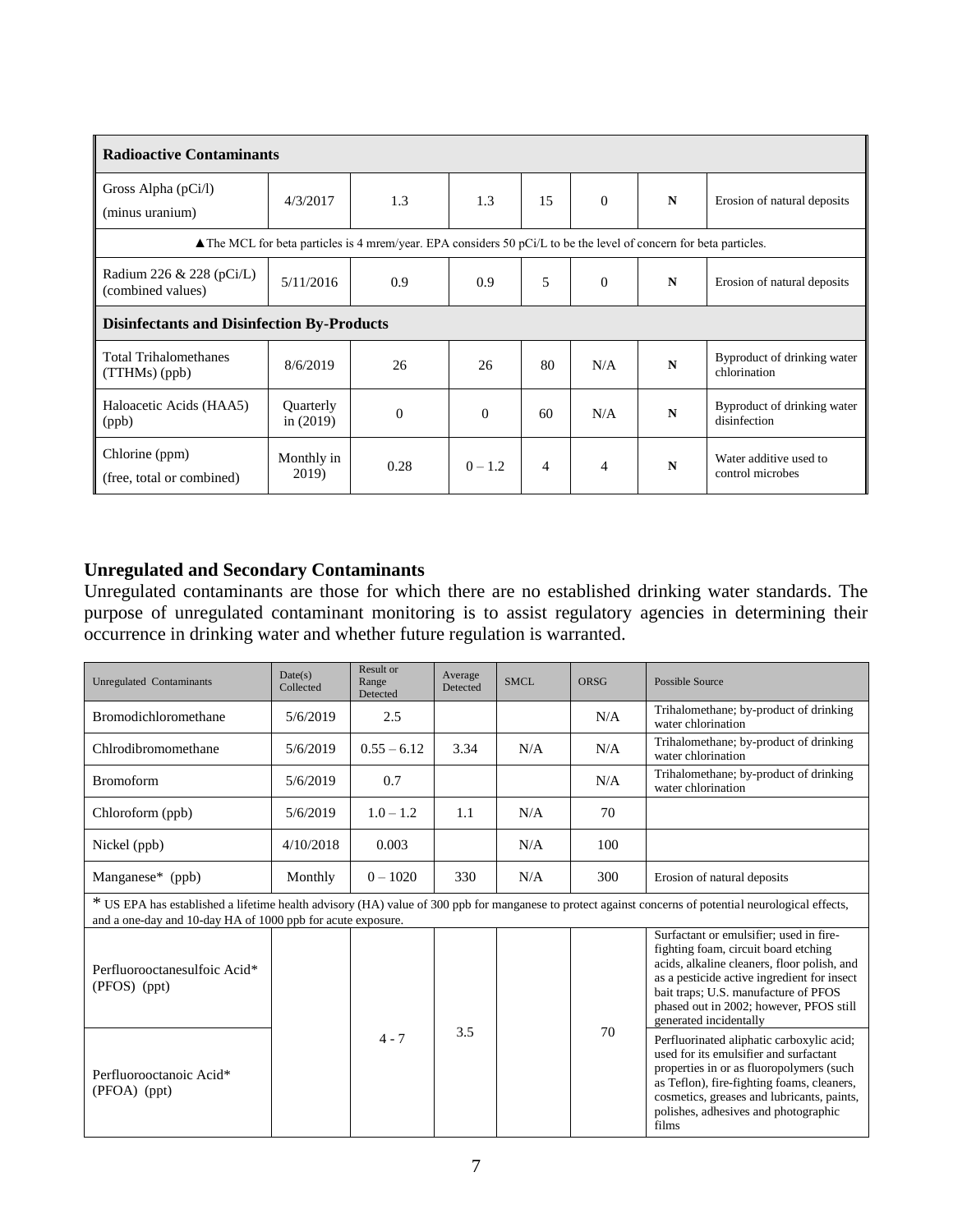| Unregulated Contaminants           | Date(s)<br>Collected | Result or<br>Range<br>Detected | Average<br>Detected | <b>SMCL</b> | <b>ORSG</b> | Possible Source                                                                                                        |
|------------------------------------|----------------------|--------------------------------|---------------------|-------------|-------------|------------------------------------------------------------------------------------------------------------------------|
| *PFOS and PFOA totals are combined |                      |                                |                     |             |             |                                                                                                                        |
| Sodium (ppm)                       | 4/10/2018            | $8.2 - 19.6$                   | 14                  | N/A         | 20          | Discharge from the use and improper<br>storage of sodium-containing de-icing<br>compounds or in water-softening agents |
| Sulfate (ppm)                      | 4/3/2018             | $17.1 - 19.6$                  | 18.6                | 250         | N/A         | Natural sources                                                                                                        |

| Secondary Contaminants                                                                                                                                                      | Date(s)<br>Collected                                                                                                                              | Result or<br>Range<br>Detected | Average<br>Detected | <b>SMCL</b> | <b>ORSG</b> | <b>Possible Source</b>                               |  |
|-----------------------------------------------------------------------------------------------------------------------------------------------------------------------------|---------------------------------------------------------------------------------------------------------------------------------------------------|--------------------------------|---------------------|-------------|-------------|------------------------------------------------------|--|
| Copper (ppm)                                                                                                                                                                | $8/14 - 21$<br>2019                                                                                                                               | $0.022 -$<br>0.365             | 0.16                |             | N/A         | Naturally occurring organic material                 |  |
| Iron $(ppb)$                                                                                                                                                                | Monthly                                                                                                                                           | $0 - 411$                      | 208                 | 300         | N/A         | Naturally occurring, corrosion of cast<br>iron pipes |  |
| Manganese <sup><math>*</math></sup> (ppb)                                                                                                                                   | $\mathbf{0}$ -<br>Health<br>Natural sources as well as discharges<br>1020<br>330<br>Advisory<br>50<br>Monthly<br>from industrial uses<br>of $300$ |                                |                     |             |             |                                                      |  |
| * EPA has established a lifetime Health Advisory (HA) for manganese of 0.3 mg/L and an acute HA at 1.0 mg/L<br>(Add health language listed below if detect is over 300 ppb) |                                                                                                                                                   |                                |                     |             |             |                                                      |  |

*Manganese is a naturally occurring mineral found in rocks, soil, groundwater, and surface water. Manganese is necessary for proper nutrition and is part of a healthy diet, but can have undesirable effects on certain sensitive populations at elevated concentrations. The United States Environmental Protection Agency (EPA) and MassDEP have set an aesthetics-based Secondary Maximum Contaminant Level (SMCL) for manganese of 50 ug/L (microgram per liter), or 50 parts per billion. In addition, MassDEP's Office of Research and Standards (ORS) has set a drinking water guideline for manganese (ORSG), which closely follows the EPA public health advisory for manganese. Drinking water may naturally have manganese and, when concentrations are greater than 50 ug/L, the water maybe discolored and taste bad. Over a lifetime, the EPA recommends that people limit their consumption of water with levels over 1000 ug/L, primarily due to concerns about the possible neurological effects. Children up to one year of age should not be given water with manganese concentrations over 300 ug/L, nor should formula for infants be made with that water for longer than 10 days. The ORSG differs from the EPA's health advisory because it expands the age group to which a lower manganese concentration applies from children less than six months of age to children up to one year of age to address concerns about children's susceptibility to manganese toxicity. See EPA Drinking Water Health Advisory for manganese at: [https://www.epa.gov/sites/production/files/2014-](https://www.epa.gov/sites/production/files/2014-09/documents/support_cc1_magnese_dwreport_0.pdf) [09/documents/support\\_cc1\\_magnese\\_dwreport\\_0.pdf](https://www.epa.gov/sites/production/files/2014-09/documents/support_cc1_magnese_dwreport_0.pdf) and MassDEP Office of Research and Standards (ORSG) for manganese* 

*[http://www.mass.gov/eea/agencies/massdep/water/drinking/lead-and-other-contaminants](http://www.mass.gov/eea/agencies/massdep/water/drinking/lead-and-other-contaminants-in-drinking-water.html#11)[in-drinking-water.html#11](http://www.mass.gov/eea/agencies/massdep/water/drinking/lead-and-other-contaminants-in-drinking-water.html#11)*

#### **6. COMPLIANCE WITH DRINKING WATER REGS**

**Does My Drinking Water Meet Current Health Standards?**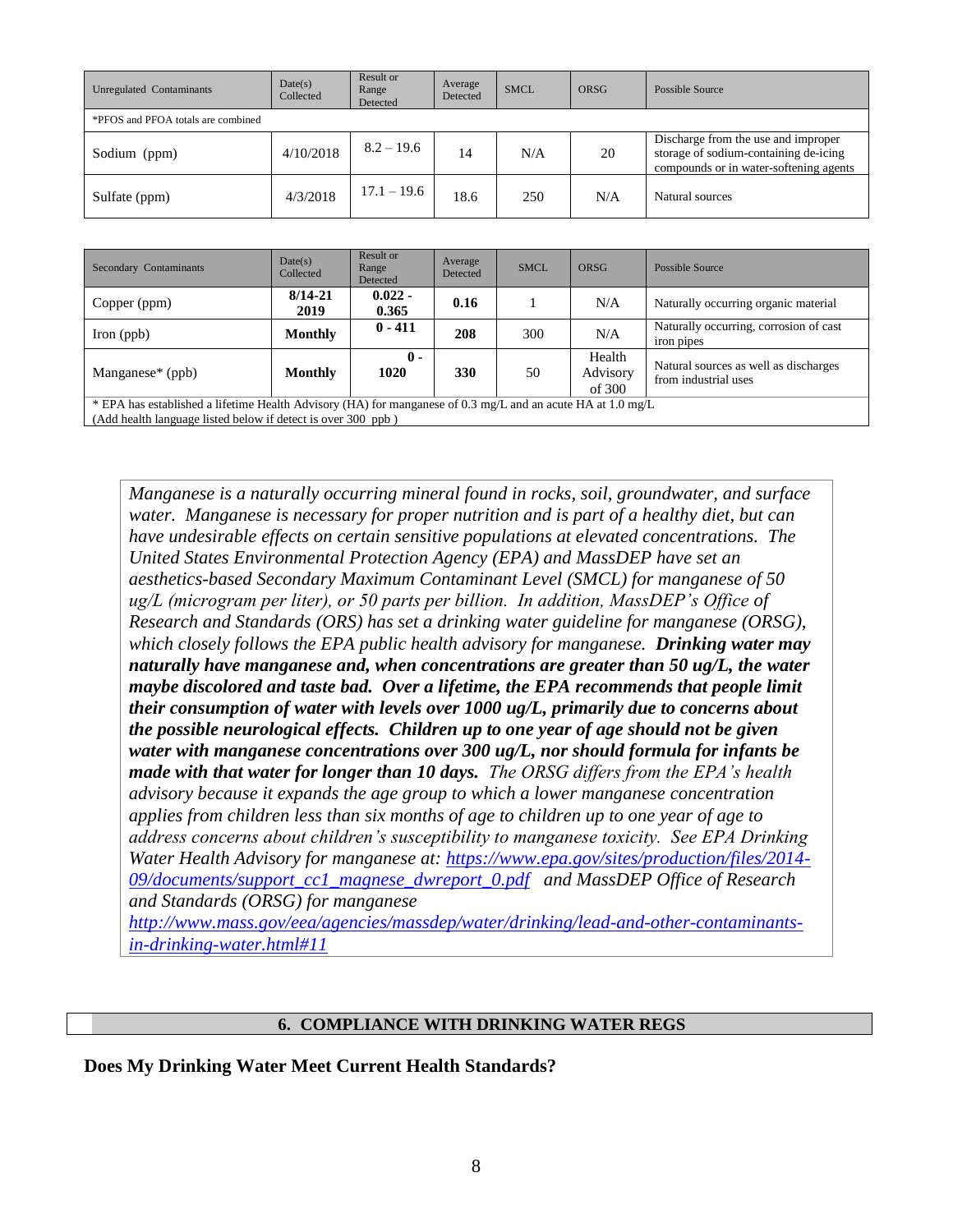The Pepperell Water Division is committed to providing you with the best water quality available. We are proud to report that last year your drinking water met all applicable health standards regulated by the state and federal government.

## **Health Effects Statements**

Manganese is a naturally occurring mineral found in rocks, soil, groundwater, and surface water. Manganese is necessary for proper nutrition and is part of a healthy diet, but can have undesirable effects on certain sensitive populations at elevated concentrations. The United States Environmental Protection Agency (EPA) and MassDEP have set an aesthetics-based Secondary Maximum Contaminant Level (SMCL) for manganese of 50 ug/L (microgram per liter), or 50 parts per billion. In addition, MassDEP's Office of Research and Standards (ORS) has set a drinking water guideline for manganese (ORSG), which closely follows the EPA public health advisory for manganese.

**Drinking water may naturally have manganese and, when concentrations are greater than 50 ug/L, the water maybe discolored and taste bad. Over a lifetime, the EPA recommends that people limit their consumption of water with levels over 1000 ug/L, primarily due to concerns about the possible neurological effects. Children up to one year of age should not be given water with manganese concentrations over 300 ug/L, nor should formula for infants be made with that water for longer than 10 days.** 

The ORSG differs from the EPA's health advisory because it expands the age group to which a lower manganese concentration applies from children less than six months of age to children up to one year of age to address concerns about children's susceptibility to manganese toxicity.

See EPA Drinking Water Health Advisory for manganese at:

[https://www.epa.gov/sites/production/files/2014-09/documents/support\\_cc1\\_magnese\\_dwreport\\_0.pdf](https://www.epa.gov/sites/production/files/2014-09/documents/support_cc1_magnese_dwreport_0.pdf)  and MassDEP Office of Research and Standards (ORSG) for manganese

[http://www.mass.gov/eea/agencies/massdep/water/drinking/lead-and-other-contaminants-in-drinking](http://www.mass.gov/eea/agencies/massdep/water/drinking/lead-and-other-contaminants-in-drinking-water.html#11)[water.html#11](http://www.mass.gov/eea/agencies/massdep/water/drinking/lead-and-other-contaminants-in-drinking-water.html#11)

In an effort to remove the manganese from the source water, the town is proceeding with constructing a new filtration system at the Bemis Well site. Construction commenced in the fall of 2019 with final completion in 2021.

## **Drinking Water Violations**

The Pepperell water system had no water violations for the 2019 reporting year.

## **System Exempt from Meeting Certain Requirements**

On July 24, 2015 MassDEP reduced the monitoring requirements for Total Trihalomethanes (TTHMs) and Haloacetic Acids HAA5 because the source is not at risk of contamination. The last sample collected for these contaminants was taken on August 14, 2018 and was found to meet all applicable US EPA and MassDEP standards.

On May 20, 2016 MassDEP removed the monitoring requirements for the Bemis Well #1 during the period of inactivation. Written MassDEP approval is required prior to re-activation.

## **7. EDUCATIONAL INFORMATON**

**Do I Need To Be Concerned about Certain Contaminants Detected in My Water?**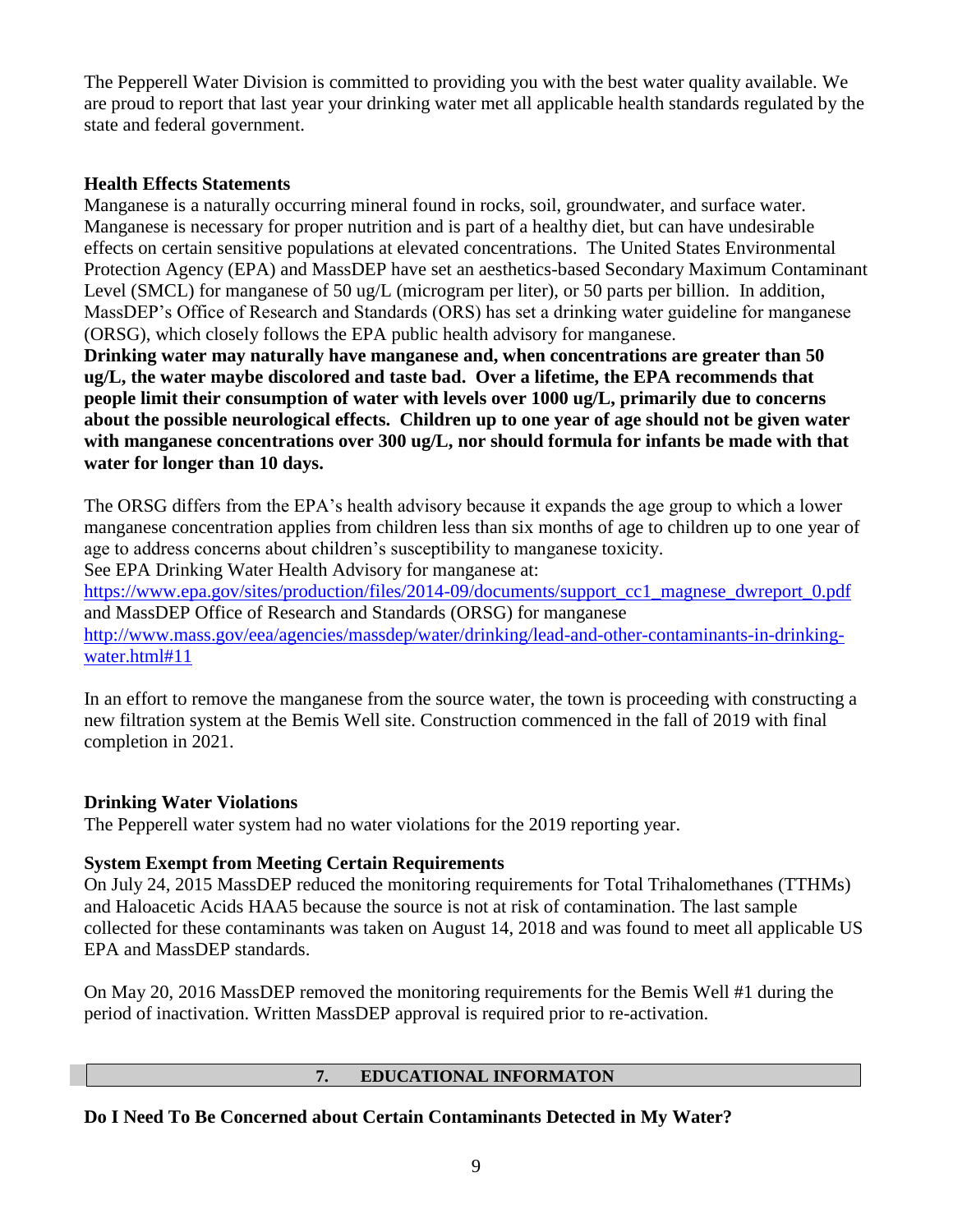Manganese is a naturally occurring mineral found in rocks, soil and groundwater, and surface water. Manganese is necessary for proper nutrition and is part of a healthy diet, but can have undesirable effects on certain sensitive populations at elevated concentrations. The United States Environmental Protection Agency (EPA) and MassDEP have set an aesthetics-based Secondary Maximum Contaminant Level (SMCL) for manganese of 50 ug/L (micrograms per liter), or 50 parts per billion, and health advisory levels. In addition, EPA and MassDEP have also established public health advisory levels. **Drinking water may naturally have manganese and, when concentrations are greater than 50 µg/L, the water may be discolored and taste bad. Over a lifetime, EPA recommends that people drink water with manganese levels less than 300 µg/L and over the short term, EPA recommends that people limit their consumption of water with levels over 1000 ug/L, primarily due to concerns about possible neurological effects. Children up to 1 year of age should not be given water with manganese concentrations over 300 ug/L, nor should formula for infants be made with that water for longer than 10 days.** See:

[http://www.epa.gov/safewater/ccl/pdfs/reg\\_determine1/support\\_cc1\\_magnese\\_dwreport.pdf.](http://www.epa.gov/safewater/ccl/pdfs/reg_determine1/support_cc1_magnese_dwreport.pdf)

## **Cross-Connection Control and Backflow Prevention**

The Pepperell Water Division makes every effort to ensure that the water delivered to your home and business is clean, safe and free of contamination. Our staff works very hard to protect the quality of the water delivered to our customers from the time the water is extracted via deep wells from underground aquifers or withdrawal point from a surface water source, throughout the entire treatment and distribution system. But what happens when the water reaches your home or business? Is there still a need to protect the water quality from contamination caused by a cross-connection? If so, how?

## **What is a cross-connection?**

A cross-connection occurs whenever the drinking water supply is or could be in contact with potential sources of pollution or contamination. Cross-connections exist in piping arrangements or equipment that allows the drinking water to come in contact with non-potable liquids, solids, or gases (hazardous to humans) in event of a backflow.

## **What is a backflow?**

Backflow is the undesired reverse of the water flow in the drinking water distribution lines. This backward flow of water can occur when the pressure created by equipment or a system such as a boiler or air-conditioning is higher than the water pressure inside the water distribution line (back pressure), or when the pressure in the distribution line drops due to routine occurrences such as water main breaks or heavy water demand causing the water to flow backward inside the water distribution system (back siphonage). Backflow is a problem that many water consumers are unaware of, a problem that each and every water customer has a responsibility to help prevent.





#### **What can I do to help prevent a cross-connection?**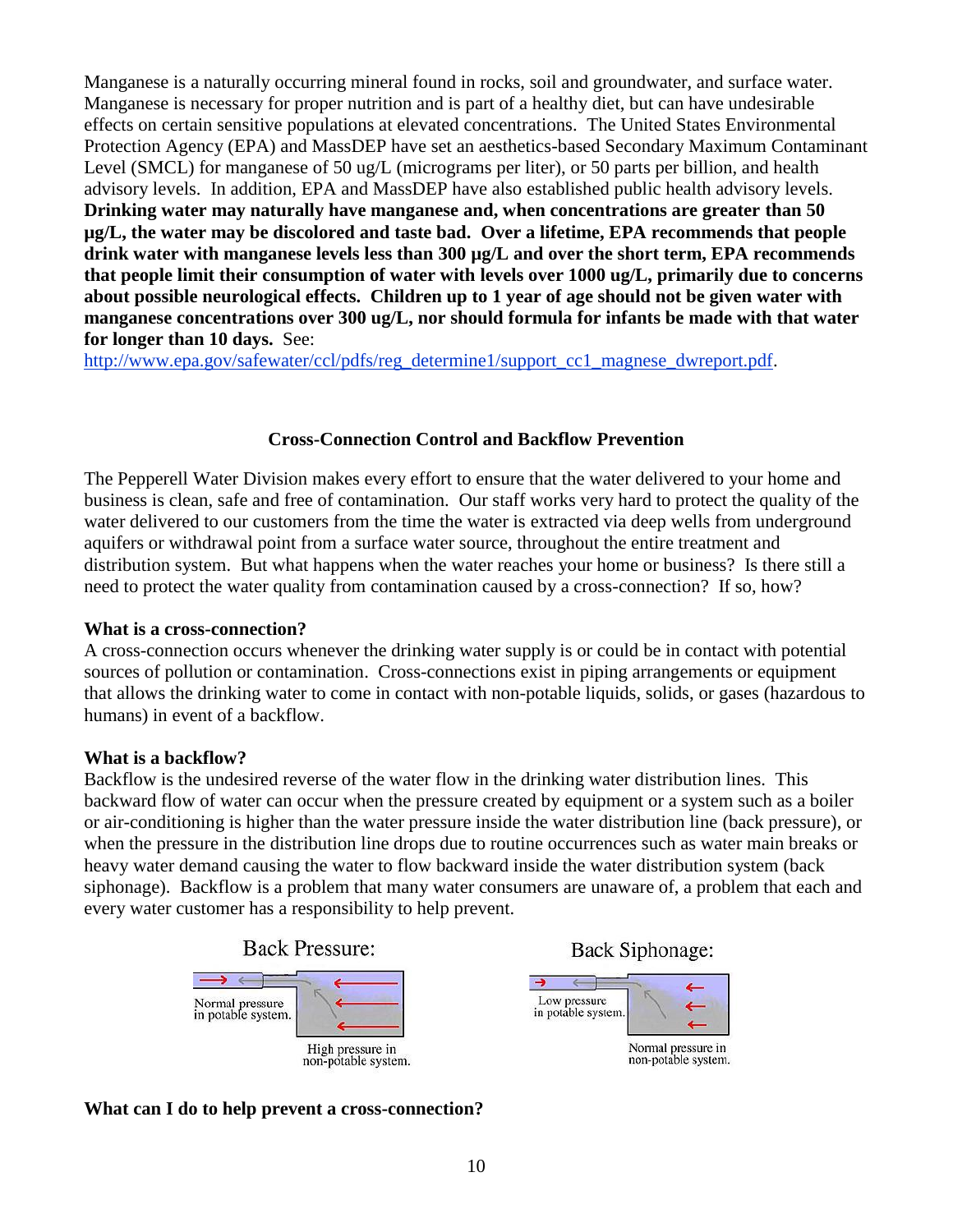Without the proper protection something as simple as a garden hose has the potential to contaminate or pollute the drinking water lines in your house. In fact over half of the country's cross-connection incidents involve unprotected garden hoses. There are very simple steps that you as a drinking water user can take to prevent such hazards, they are:

- NEVER submerge a hose in soapy water buckets, pet watering containers, pool, tubs, sinks, drains, or chemicals.
- NEVER attached a hose to a garden sprayer without the proper backflow preventer.
- Buy and install a hose bibb vacuum breaker in any threaded water fixture. The installation can be as easy as attaching a garden hose to a spigot. This inexpensive device is available at most hardware stores and home-improvement centers.
- Identify and be aware of potential cross-connections to your water line.
- Buy appliances and equipment with backflow preventers.
- Buy and install backflow prevention devices or assemblies for all high and moderate hazard connections.

If you are the owner or manager of a property that is being used as a commercial, industrial, or institutional facility you must have your property's plumbing system surveyed for cross-connection by your water purveyor. If your property has NOT been surveyed for cross-connection, contact your water department to schedule a cross-connection survey.

# **What is a Cross Connection and what can I do about it?**



A cross connection is a connection between a drinking water pipe and a polluted source. The pollution can come from your own home. For instance, you're going to spray fertilizer on your lawn. You hook up your hose to the sprayer that contains the fertilizer. If the water pressure drops at the same time you turn on the hose, the fertilizer may be sucked back into the drinking water pipes through the hose. This problem can be prevented by using an attachment on your hose called a backflow-prevention device.

The Pepperell Water Division recommends the installation of backflow prevention devices, such as a low cost hose bib vacuum breaker, for all inside and outside hose connections. You can purchase this at a hardware store or plumbing supply store. This is a great way for you to help protect the water in your home as well as the drinking water system in your town! For additional information on cross connections and on the status of your water systems cross connection program, please contact Pepperell Water Department at 978-433-5591.